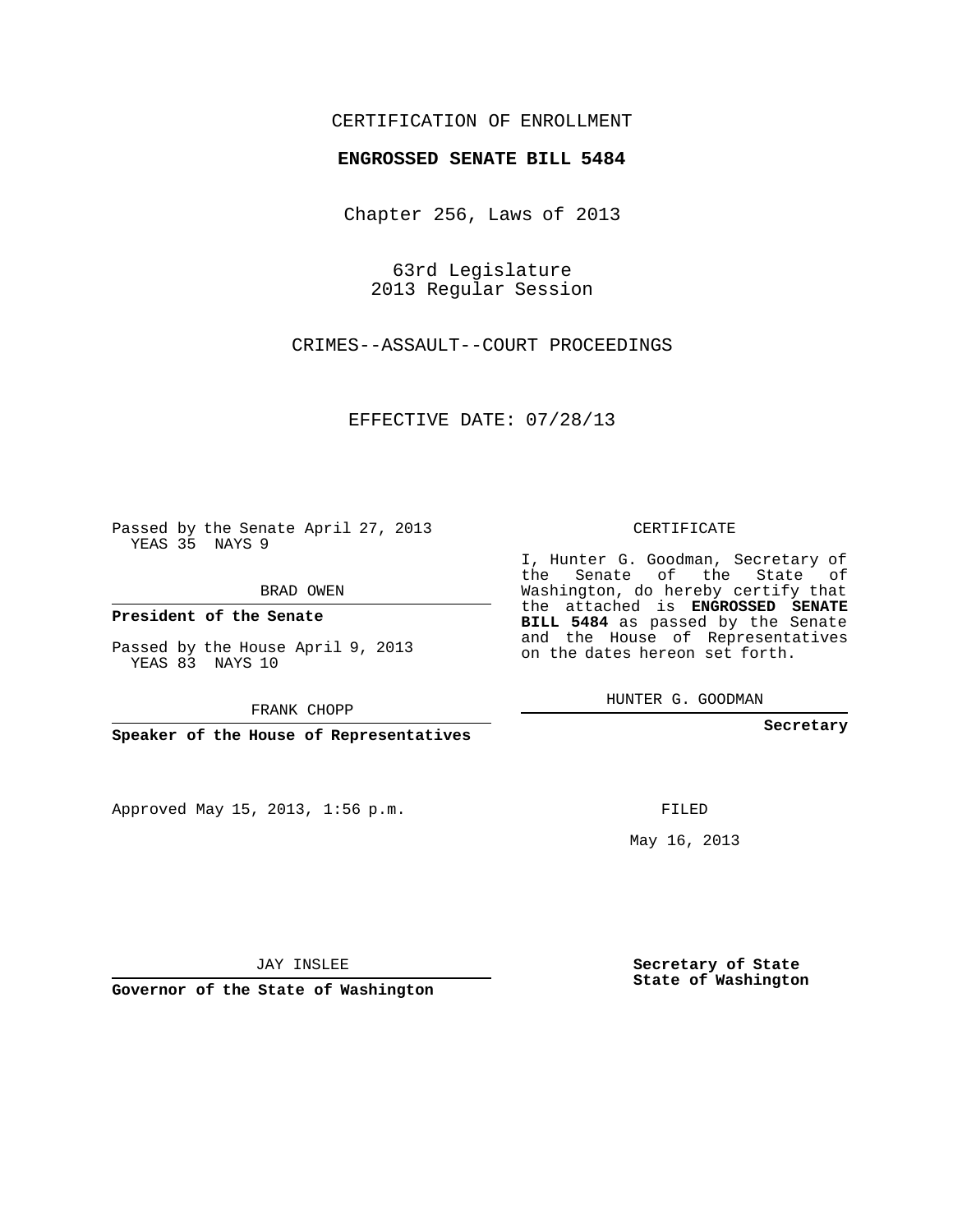## **ENGROSSED SENATE BILL 5484** \_\_\_\_\_\_\_\_\_\_\_\_\_\_\_\_\_\_\_\_\_\_\_\_\_\_\_\_\_\_\_\_\_\_\_\_\_\_\_\_\_\_\_\_\_

\_\_\_\_\_\_\_\_\_\_\_\_\_\_\_\_\_\_\_\_\_\_\_\_\_\_\_\_\_\_\_\_\_\_\_\_\_\_\_\_\_\_\_\_\_

AS AMENDED BY THE HOUSE

Passed Legislature - 2013 Regular Session

**State of Washington 63rd Legislature 2013 Regular Session**

**By** Senators Kline, Frockt, Ranker, Rolfes, Padden, Fain, and Kohl-Welles; by request of Attorney General

Read first time 01/31/13. Referred to Committee on Law & Justice.

 AN ACT Relating to assault in the third degree occurring in areas used in connection with court proceedings; amending RCW 9.94A.535; reenacting and amending RCW 9A.36.031; adding a new section to chapter 2.28 RCW; and prescribing penalties.

BE IT ENACTED BY THE LEGISLATURE OF THE STATE OF WASHINGTON:

 **Sec. 1.** RCW 9A.36.031 and 2011 c 336 s 359 and 2011 c 238 s 1 are each reenacted and amended to read as follows:

 (1) A person is guilty of assault in the third degree if he or she, under circumstances not amounting to assault in the first or second degree:

 (a) With intent to prevent or resist the execution of any lawful process or mandate of any court officer or the lawful apprehension or detention of himself, herself, or another person, assaults another; or

 (b) Assaults a person employed as a transit operator or driver, the immediate supervisor of a transit operator or driver, a mechanic, or a security officer, by a public or private transit company or a contracted transit service provider, while that person is performing his or her official duties at the time of the assault; or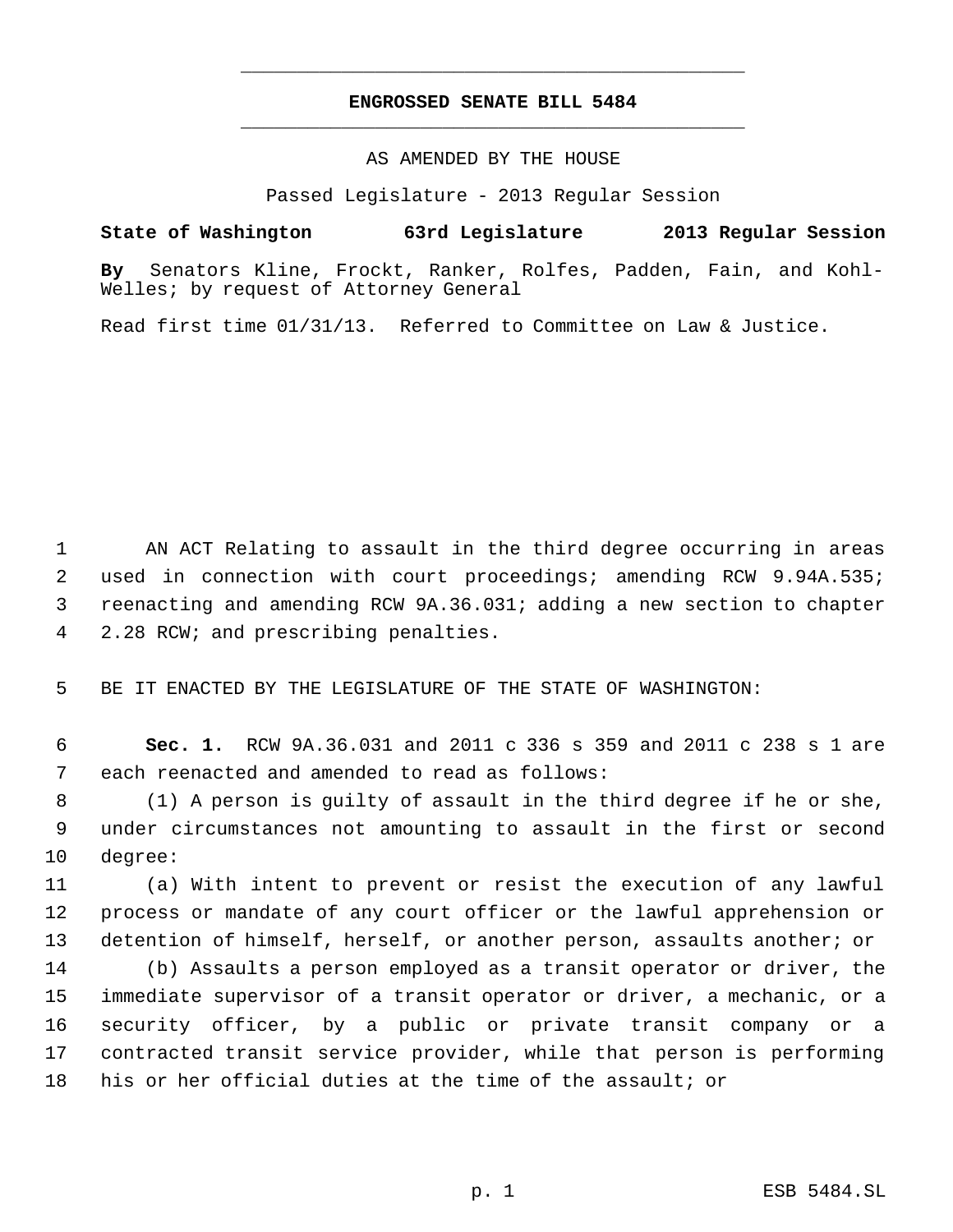(c) Assaults a school bus driver, the immediate supervisor of a driver, a mechanic, or a security officer, employed by a school district transportation service or a private company under contract for transportation services with a school district, while the person is performing his or her official duties at the time of the assault; or

 (d) With criminal negligence, causes bodily harm to another person by means of a weapon or other instrument or thing likely to produce bodily harm; or

 (e) Assaults a firefighter or other employee of a fire department, county fire marshal's office, county fire prevention bureau, or fire protection district who was performing his or her official duties at 12 the time of the assault; or

 (f) With criminal negligence, causes bodily harm accompanied by substantial pain that extends for a period sufficient to cause considerable suffering; or

 (g) Assaults a law enforcement officer or other employee of a law enforcement agency who was performing his or her official duties at the time of the assault; or

(h) Assaults a peace officer with a projectile stun gun; or

 (i) Assaults a nurse, physician, or health care provider who was performing his or her nursing or health care duties at the time of the assault. For purposes of this subsection: "Nurse" means a person licensed under chapter 18.79 RCW; "physician" means a person licensed under chapter 18.57 or 18.71 RCW; and "health care provider" means a person certified under chapter 18.71 or 18.73 RCW who performs emergency medical services or a person regulated under Title 18 RCW and employed by, or contracting with, a hospital licensed under chapter 70.41 RCW; or

 (j) Assaults a judicial officer, court-related employee, county clerk, or county clerk's employee, while that person is performing his or her official duties at the time of the assault or as a result of that person's employment within the judicial system. For purposes of this subsection, "court-related employee" includes bailiffs, court reporters, judicial assistants, court managers, court managers' employees, and any other employee, regardless of title, who is engaged 36 in equivalent functions; or

 (k) Assaults a person located in a courtroom, jury room, judge's chamber, or any waiting area or corridor immediately adjacent to a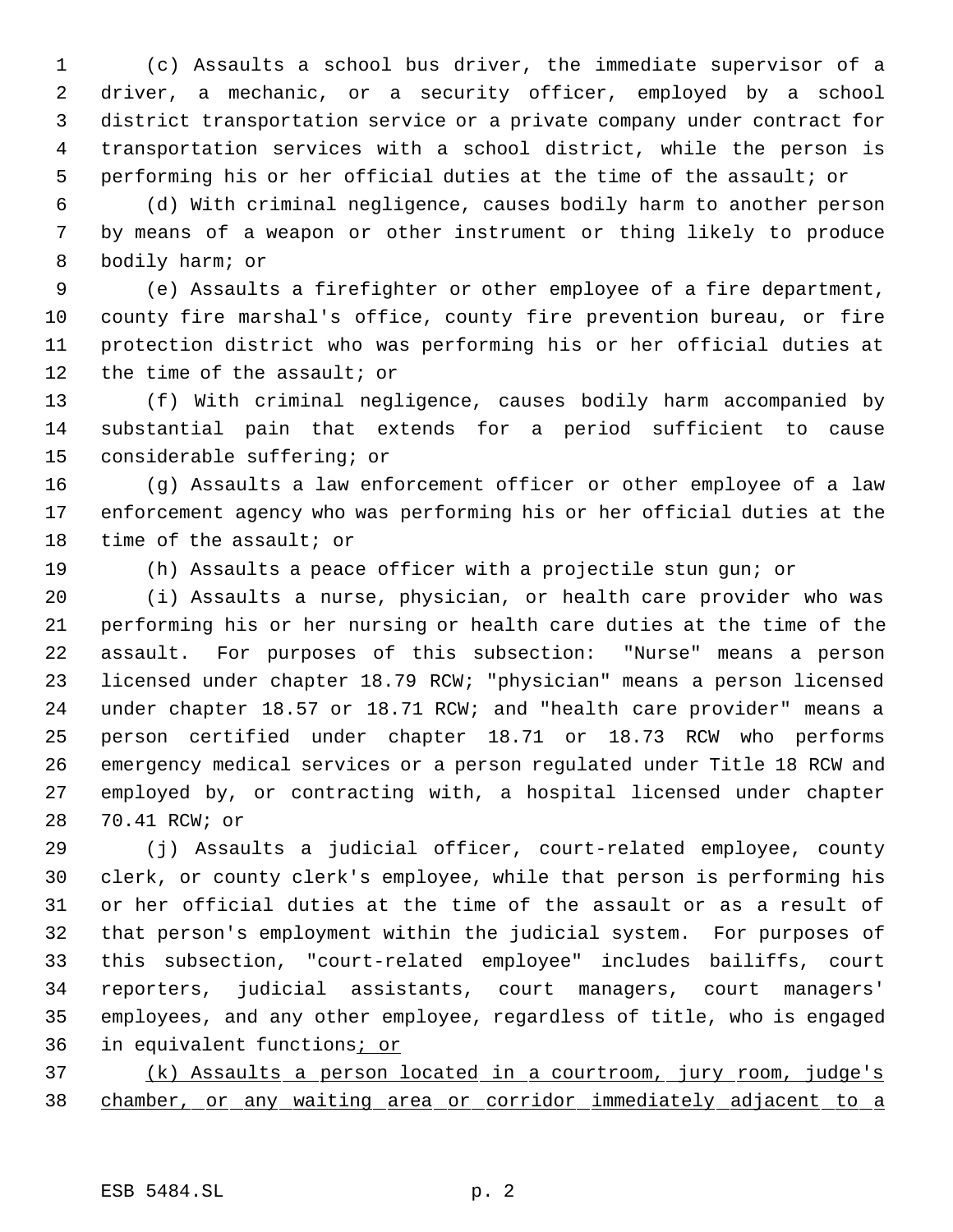courtroom, jury room, or judge's chamber. This section shall apply 2 only: (i) During the times when a courtroom, jury room, or judge's 3 chamber is being used for judicial purposes during court proceedings; 4 and (ii) if signage was posted in compliance with section 3 of this act at the time of the assault.

(2) Assault in the third degree is a class C felony.

 **Sec. 2.** RCW 9.94A.535 and 2011 c 87 s 1 are each amended to read as follows:

 The court may impose a sentence outside the standard sentence range for an offense if it finds, considering the purpose of this chapter, that there are substantial and compelling reasons justifying an exceptional sentence. Facts supporting aggravated sentences, other than the fact of a prior conviction, shall be determined pursuant to the provisions of RCW 9.94A.537.

 Whenever a sentence outside the standard sentence range is imposed, the court shall set forth the reasons for its decision in written findings of fact and conclusions of law. A sentence outside the standard sentence range shall be a determinate sentence.

 If the sentencing court finds that an exceptional sentence outside the standard sentence range should be imposed, the sentence is subject to review only as provided for in RCW 9.94A.585(4).

 A departure from the standards in RCW 9.94A.589 (1) and (2) governing whether sentences are to be served consecutively or concurrently is an exceptional sentence subject to the limitations in this section, and may be appealed by the offender or the state as set forth in RCW 9.94A.585 (2) through (6).

(1) Mitigating Circumstances - Court to Consider

 The court may impose an exceptional sentence below the standard range if it finds that mitigating circumstances are established by a preponderance of the evidence. The following are illustrative only and are not intended to be exclusive reasons for exceptional sentences.

 (a) To a significant degree, the victim was an initiator, willing participant, aggressor, or provoker of the incident.

 (b) Before detection, the defendant compensated, or made a good faith effort to compensate, the victim of the criminal conduct for any damage or injury sustained.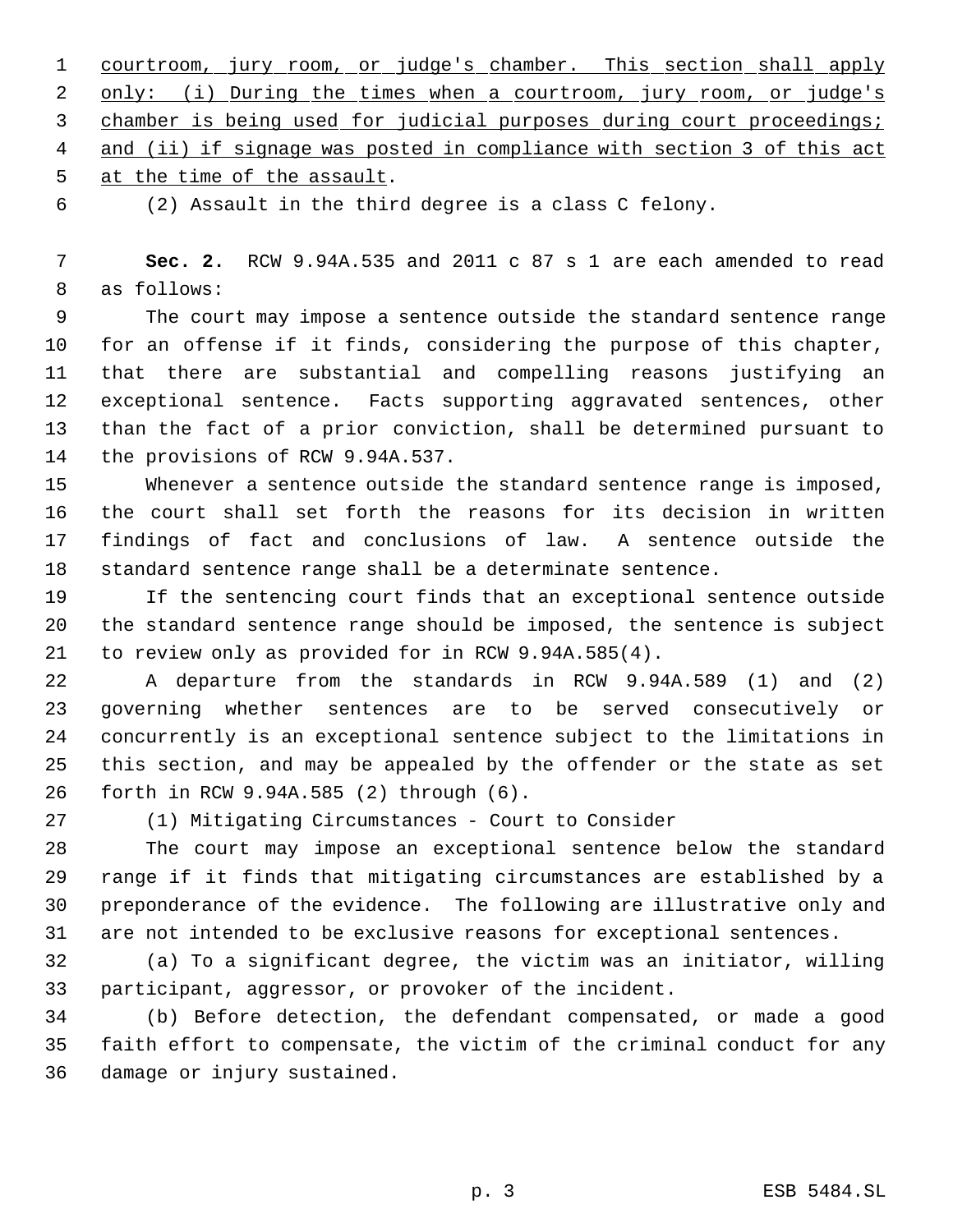(c) The defendant committed the crime under duress, coercion, threat, or compulsion insufficient to constitute a complete defense but which significantly affected his or her conduct.

 (d) The defendant, with no apparent predisposition to do so, was induced by others to participate in the crime.

 (e) The defendant's capacity to appreciate the wrongfulness of his or her conduct, or to conform his or her conduct to the requirements of the law, was significantly impaired. Voluntary use of drugs or alcohol is excluded.

 (f) The offense was principally accomplished by another person and the defendant manifested extreme caution or sincere concern for the safety or well-being of the victim.

 (g) The operation of the multiple offense policy of RCW 9.94A.589 results in a presumptive sentence that is clearly excessive in light of the purpose of this chapter, as expressed in RCW 9.94A.010.

 (h) The defendant or the defendant's children suffered a continuing pattern of physical or sexual abuse by the victim of the offense and the offense is a response to that abuse.

 (i) The defendant was making a good faith effort to obtain or provide medical assistance for someone who is experiencing a drug-related overdose.

 (j) The current offense involved domestic violence, as defined in RCW 10.99.020, and the defendant suffered a continuing pattern of coercion, control, or abuse by the victim of the offense and the offense is a response to that coercion, control, or abuse.

 (2) Aggravating Circumstances - Considered and Imposed by the Court The trial court may impose an aggravated exceptional sentence without a finding of fact by a jury under the following circumstances:

 (a) The defendant and the state both stipulate that justice is best served by the imposition of an exceptional sentence outside the standard range, and the court finds the exceptional sentence to be consistent with and in furtherance of the interests of justice and the purposes of the sentencing reform act.

 (b) The defendant's prior unscored misdemeanor or prior unscored foreign criminal history results in a presumptive sentence that is clearly too lenient in light of the purpose of this chapter, as expressed in RCW 9.94A.010.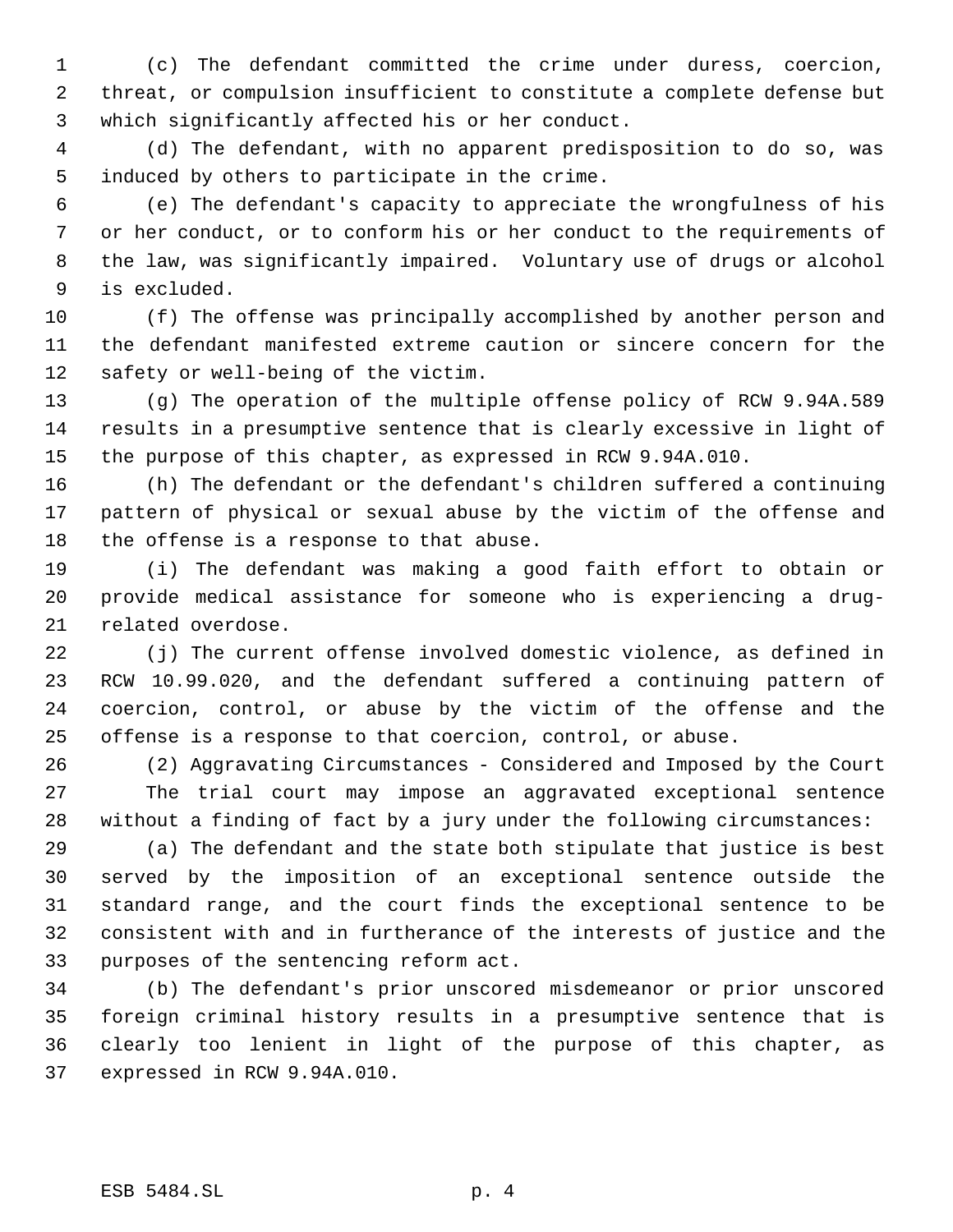(c) The defendant has committed multiple current offenses and the defendant's high offender score results in some of the current offenses going unpunished.

 (d) The failure to consider the defendant's prior criminal history which was omitted from the offender score calculation pursuant to RCW 9.94A.525 results in a presumptive sentence that is clearly too lenient.

 (3) Aggravating Circumstances - Considered by a Jury -Imposed by the Court

 Except for circumstances listed in subsection (2) of this section, the following circumstances are an exclusive list of factors that can support a sentence above the standard range. Such facts should be determined by procedures specified in RCW 9.94A.537.

 (a) The defendant's conduct during the commission of the current offense manifested deliberate cruelty to the victim.

 (b) The defendant knew or should have known that the victim of the current offense was particularly vulnerable or incapable of resistance. (c) The current offense was a violent offense, and the defendant

knew that the victim of the current offense was pregnant.

 (d) The current offense was a major economic offense or series of offenses, so identified by a consideration of any of the following factors:

 (i) The current offense involved multiple victims or multiple incidents per victim;

 (ii) The current offense involved attempted or actual monetary loss substantially greater than typical for the offense;

 (iii) The current offense involved a high degree of sophistication or planning or occurred over a lengthy period of time; or

 (iv) The defendant used his or her position of trust, confidence, or fiduciary responsibility to facilitate the commission of the current offense.

 (e) The current offense was a major violation of the Uniform Controlled Substances Act, chapter 69.50 RCW (VUCSA), related to trafficking in controlled substances, which was more onerous than the typical offense of its statutory definition: The presence of ANY of the following may identify a current offense as a major VUCSA:

(i) The current offense involved at least three separate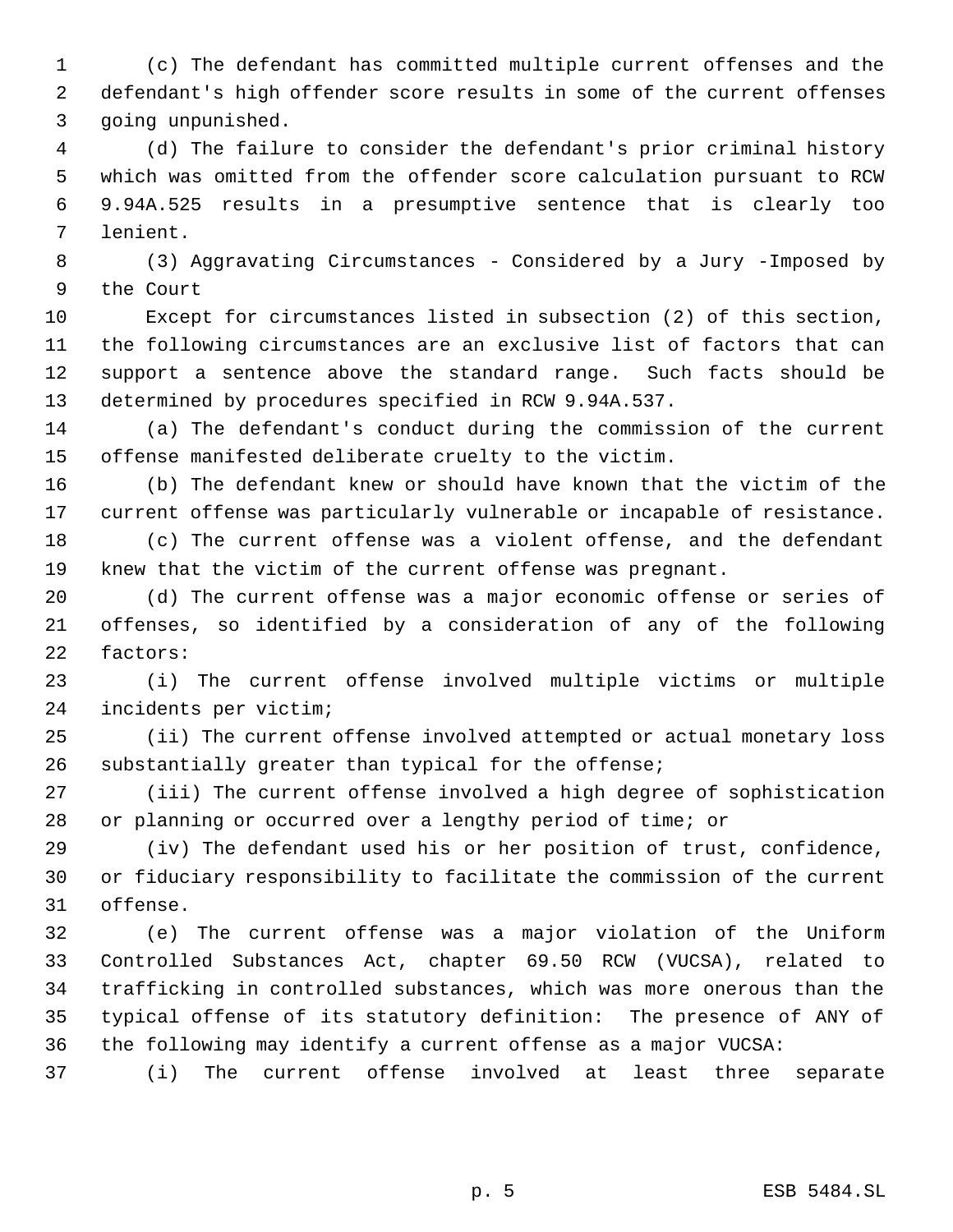transactions in which controlled substances were sold, transferred, or possessed with intent to do so;

 (ii) The current offense involved an attempted or actual sale or transfer of controlled substances in quantities substantially larger 5 than for personal use;

 (iii) The current offense involved the manufacture of controlled substances for use by other parties;

 (iv) The circumstances of the current offense reveal the offender to have occupied a high position in the drug distribution hierarchy;

 (v) The current offense involved a high degree of sophistication or planning, occurred over a lengthy period of time, or involved a broad geographic area of disbursement; or

 (vi) The offender used his or her position or status to facilitate the commission of the current offense, including positions of trust, confidence or fiduciary responsibility (e.g., pharmacist, physician, or other medical professional).

 (f) The current offense included a finding of sexual motivation pursuant to RCW 9.94A.835.

 (g) The offense was part of an ongoing pattern of sexual abuse of the same victim under the age of eighteen years manifested by multiple incidents over a prolonged period of time.

 (h) The current offense involved domestic violence, as defined in RCW 10.99.020, and one or more of the following was present:

 (i) The offense was part of an ongoing pattern of psychological, physical, or sexual abuse of a victim or multiple victims manifested by multiple incidents over a prolonged period of time;

 (ii) The offense occurred within sight or sound of the victim's or the offender's minor children under the age of eighteen years; or

 (iii) The offender's conduct during the commission of the current offense manifested deliberate cruelty or intimidation of the victim.

 (i) The offense resulted in the pregnancy of a child victim of rape.

 (j) The defendant knew that the victim of the current offense was a youth who was not residing with a legal custodian and the defendant established or promoted the relationship for the primary purpose of victimization.

(k) The offense was committed with the intent to obstruct or impair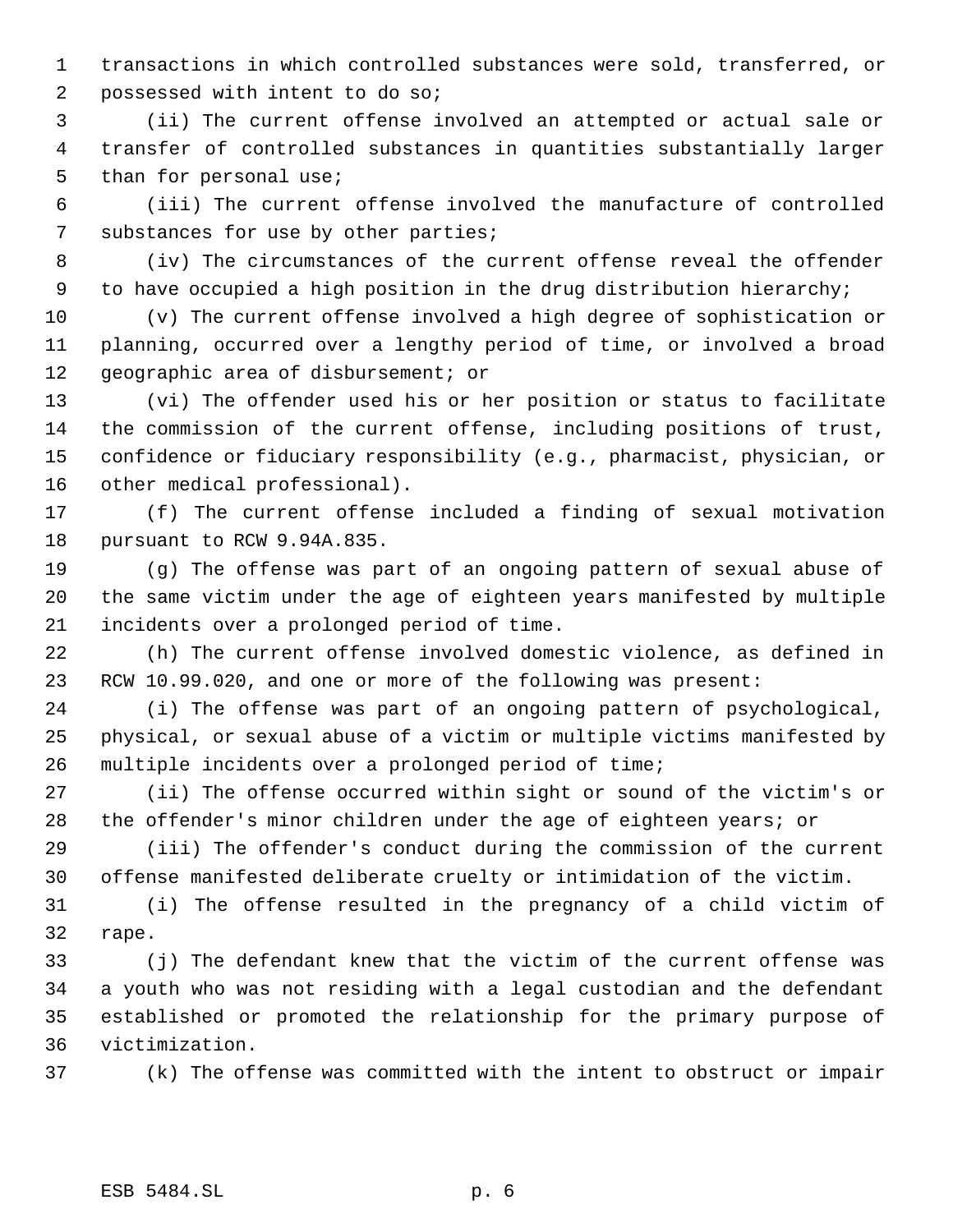human or animal health care or agricultural or forestry research or commercial production.

 (l) The current offense is trafficking in the first degree or trafficking in the second degree and any victim was a minor at the time of the offense.

 (m) The offense involved a high degree of sophistication or planning.

 (n) The defendant used his or her position of trust, confidence, or fiduciary responsibility to facilitate the commission of the current offense.

 (o) The defendant committed a current sex offense, has a history of sex offenses, and is not amenable to treatment.

(p) The offense involved an invasion of the victim's privacy.

 (q) The defendant demonstrated or displayed an egregious lack of remorse.

 (r) The offense involved a destructive and foreseeable impact on persons other than the victim.

 (s) The defendant committed the offense to obtain or maintain his or her membership or to advance his or her position in the hierarchy of an organization, association, or identifiable group.

 (t) The defendant committed the current offense shortly after being released from incarceration.

 (u) The current offense is a burglary and the victim of the burglary was present in the building or residence when the crime was committed.

 (v) The offense was committed against a law enforcement officer who was performing his or her official duties at the time of the offense, the offender knew that the victim was a law enforcement officer, and the victim's status as a law enforcement officer is not an element of the offense.

 (w) The defendant committed the offense against a victim who was acting as a good samaritan.

 (x) The defendant committed the offense against a public official or officer of the court in retaliation of the public official's performance of his or her duty to the criminal justice system.

 (y) The victim's injuries substantially exceed the level of bodily harm necessary to satisfy the elements of the offense. This aggravator is not an exception to RCW 9.94A.530(2).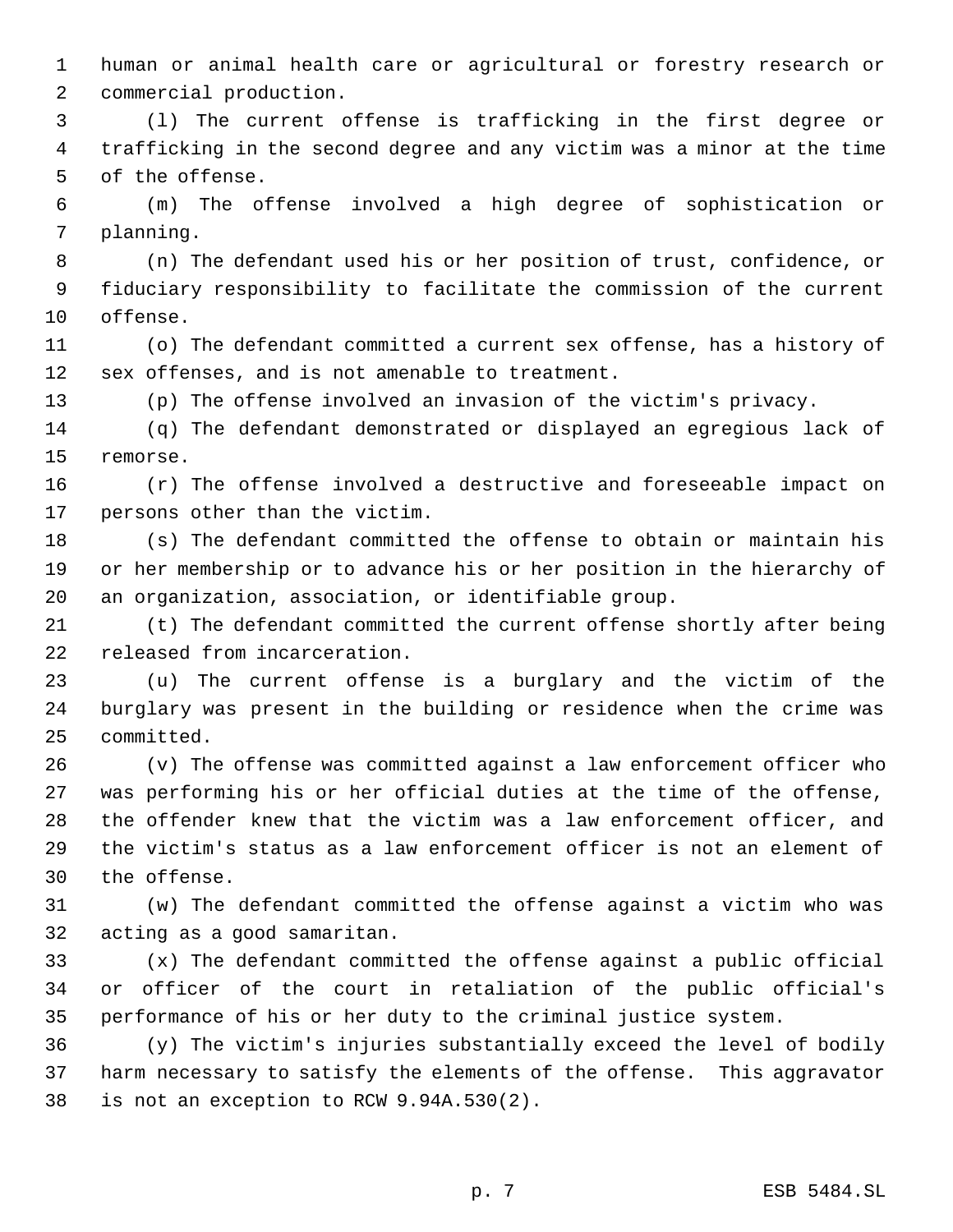(z)(i)(A) The current offense is theft in the first degree, theft in the second degree, possession of stolen property in the first degree, or possession of stolen property in the second degree; (B) the stolen property involved is metal property; and (C) the property damage to the victim caused in the course of the theft of metal property is more than three times the value of the stolen metal property, or the theft of the metal property creates a public hazard.

 (ii) For purposes of this subsection, "metal property" means commercial metal property, private metal property, or nonferrous metal property, as defined in RCW 19.290.010.

 (aa) The defendant committed the offense with the intent to directly or indirectly cause any benefit, aggrandizement, gain, profit, or other advantage to or for a criminal street gang as defined in RCW 9.94A.030, its reputation, influence, or membership.

 (bb) The current offense involved paying to view, over the internet in violation of RCW 9.68A.075, depictions of a minor engaged in an act of sexually explicit conduct as defined in RCW 9.68A.011(4) (a) through (g).

 (cc) The offense was intentionally committed because the defendant perceived the victim to be homeless, as defined in RCW 9.94A.030.

 (dd) The current offense involved a felony crime against persons, 22 except for assault in the third degree pursuant to RCW 9A.36.031(1)(k), 23 that occurs in a courtroom, jury room, judge's chamber, or any waiting 24 area or corridor immediately adjacent to a courtroom, jury room, or judge's chamber. This subsection shall apply only: (i) During the times when a courtroom, jury room, or judge's chamber is being used for 27 judicial purposes during court proceedings; and (ii) if signage was posted in compliance with section 3 of this act at the time of the offense.

 NEW SECTION. **Sec. 3.** A new section is added to chapter 2.28 RCW to read as follows:

 (1) Signage shall be posted notifying the public of the possible enhanced penalties under this act.

 (2) The signage shall be prominently displayed at any public entrance to a courtroom.

(3) The administrative office of the courts shall develop a